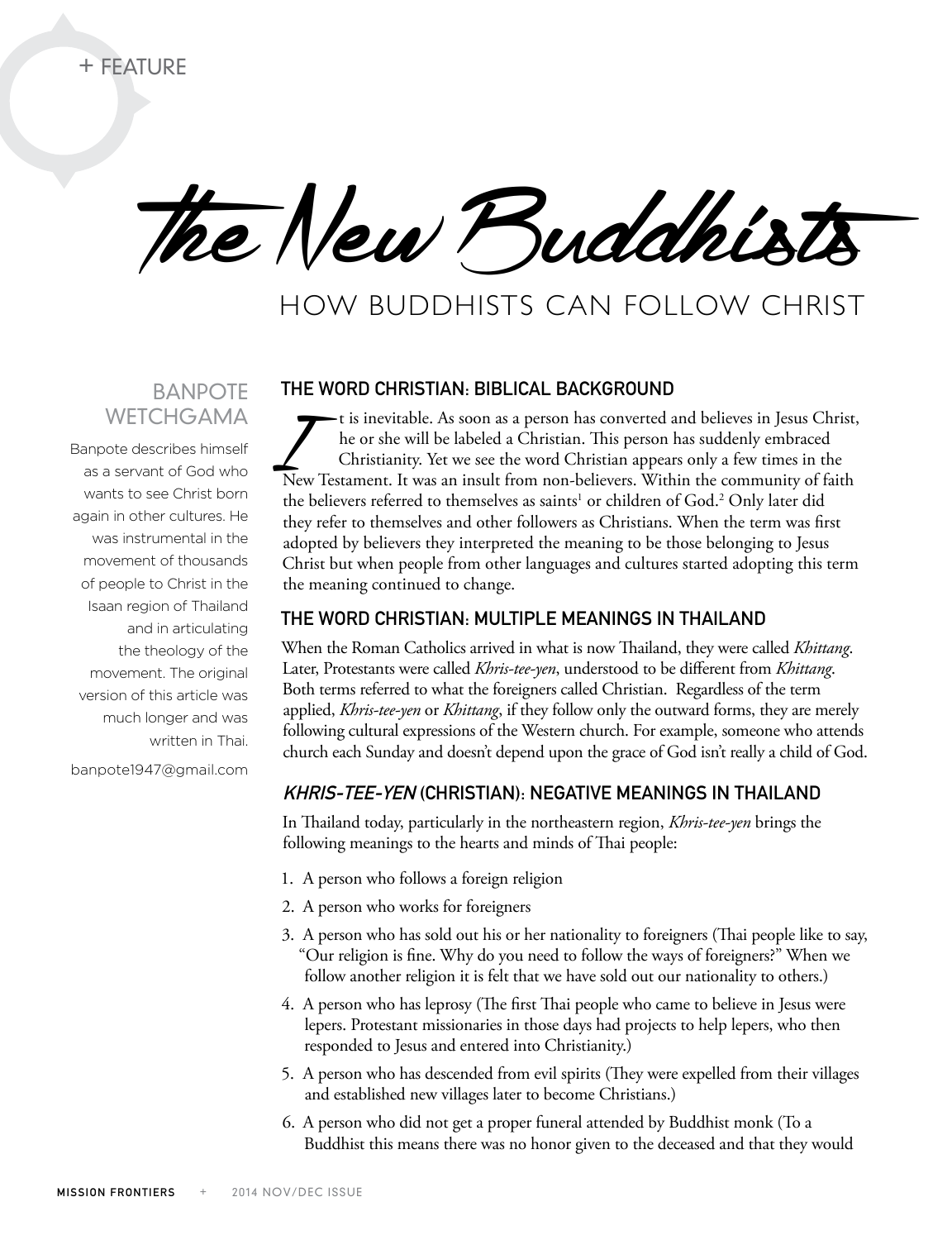not be able to go to heaven.<sup>3</sup> This perception about the death of christians prevents many Buddhists from becoming Christians.)

## Removing cultural barriers

Because the word *Khris-tee-yen* is a barrier that keeps many Thai people from believing in God, some believers in Isaan (Eastern Thailand) no longer use the term. They remove cultural barriers by using one of two alternatives: *Luk Phra Chao* (child of God) and *Puttasasanikachon mai* (New Buddhist).

#### 1. *Luk Phra Chao* (child of God)

We have a model of the term *Luk Phra Chao* (child of God) in the actions of God himself when he allowed his Son Jesus to be incarnated as human flesh in the Jewish culture. He did not bring a new religion as a set of new external forms from outside.<sup>4</sup> Instead, God brought the Word (Logos, see John 1:1) into the world born as a Jew, using the cultural forms and rituals of the Jews that were in accordance with scripture. The cultural forms and rituals the Jewish religious leaders (Pharisees) and their ancestors created that were not in accordance with the Word of God Jesus objected to completely and denied

But Christianity, with its roots in Western culture and rituals, cannot be added on top of other Thai beliefs because Thais revere their own traditions and see it as a foreign religion. They believe their own religion is fine. To change is to insult one's ancestors and society.

#### 2. *Puttasasanikachon mai* (a New Buddhist)

The way Thai people can be freed from their sins through Jesus — without building barriers — depends on making a change in the way evangelism is done. Instead of presenting the externals of Christianity (Western church forms), the presenter should follow what is suggested in scripture and allow the Word (Logos) to be the main focus. The message of the gospel must be reborn or repackaged in the best forms from Thai culture that are in accordance with the gospel. Thai people will believe in Jesus without a need to change religions or without believing in Christianity (the external forms). They can still be Thai Buddhists as before, and follow the traditions of their people that are in accordance with the gospel. Thai people who follow Jesus in this way can be called New Buddhists, not *Khris-tee-yen*.

Illustration 29.1

**HINDUISM** 

ANIMISM

۵

The way Thai people can be freed from their sins through Jesus—without building barriers—depends on making a change in the way evangelism is done.

the use. This can be a model for keeping what is in accordance with the word of God within Buddhism.

Following God's approach, when the apostle Paul began his mission to the Gentiles he did not bring the culture of the Jews with him in his message to the Gentiles.<sup>5</sup> He did not force Gentiles to be circumcised. The ritual of circumcision had nothing to do with salvation from sin and therefore was not required of the Gentiles. Thai people believe they are born as followers of the Buddhist religion. They are Buddhists, as were their ancestors, a view that mirrors the way Jews saw themselves as Jewish along with their ancestors.

However, only a few Thai people truly follow the heart of Buddha's teachings. Buddhists in Thailand actually follow an amalgamation of beliefs, including animism, Hinduism, and Buddhism, which blend together into one set of beliefs. None of the three are denied. When Christianity enters into society, Thais attempt to add it to the other three. Rev. Dr. Nantachai Mejudhon has illustrated it like this: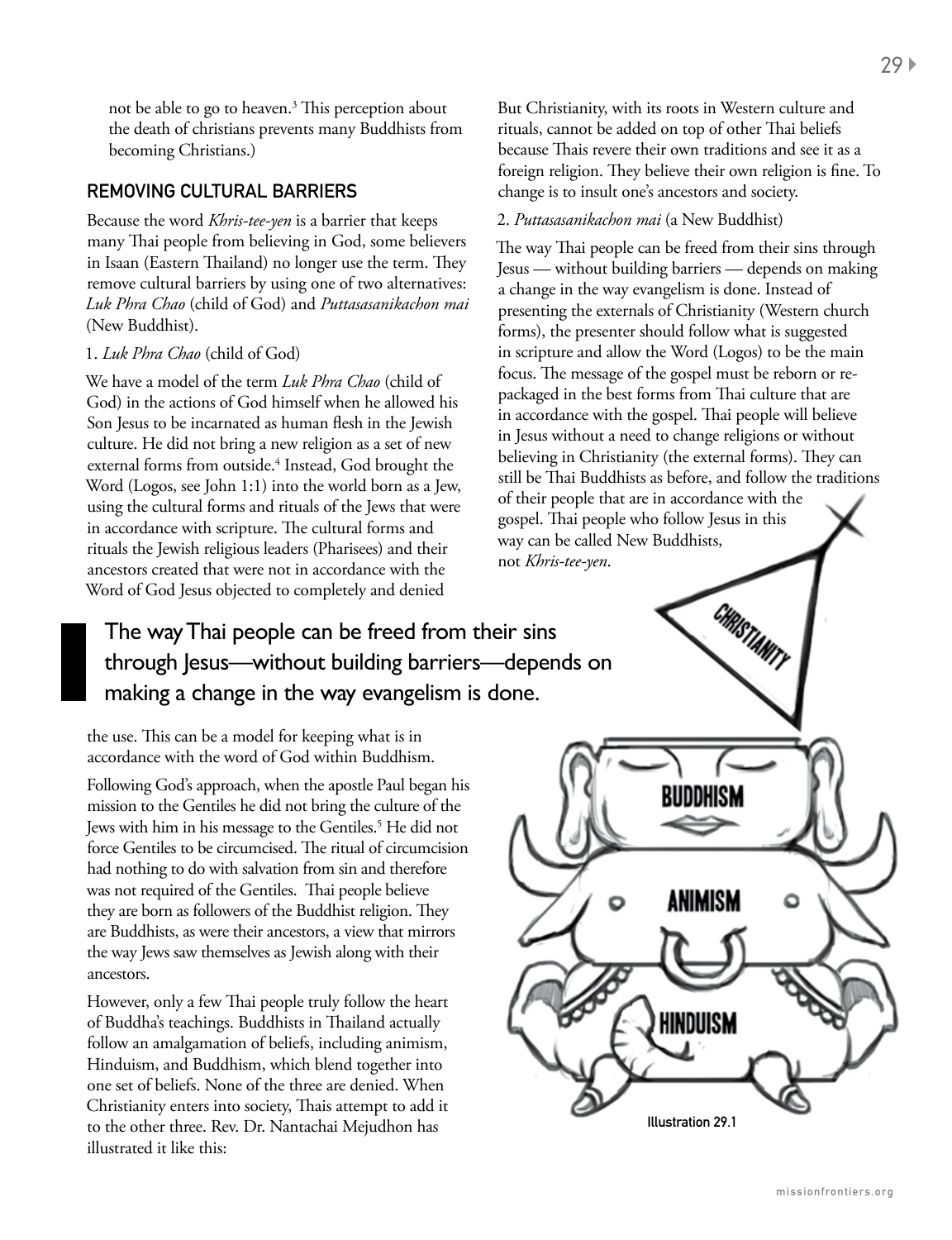There are two reasons for using the term New Buddhist:

- 1. Buddhism is incomplete:
	- Those who are followers of Buddhism have not received salvation from their sins.
	- Buddhism teaches that we must depend upon ourselves for everything and that life is suffering.
	- The only way to be released from suffering is to follow the Noble Eightfold Path.<sup>6</sup>
- 2. Buddhists know they cannot keep the teachings of Buddha.

They attempt to do it, understanding that attempting a little is better than doing nothing. My mother once said, "The monks told me that if I did as little good as an elephant wiggling his ear or a snake flashing his tongue, I will go to heaven." Very few Buddhists would be willing to say that they have done enough to reach that stage of enlightenment known as *nibbana*. 7

The certainty of attaining *nibbana* is missing in Buddhism, but for a New Buddhist Jesus brought *nibbana* to them.

## CHRIST IN THE heart of **BUDDHISTS**

When we understand this issue we can bring the heart message of the gospel to Buddhists. The Bible teaches that all have sinned and Buddhism teaches

that all life is suffering. Both have a common origin, the desire for possession (in Genesis 3 the possession of the knowledge of good and evil).

A Thai proverb warns that "What is mine is mine, the source of suffering." This means that the desire for possession is where suffering comes from. It is important to release all desires for possession, which will allow a person to be released from suffering. The problem with people is that in their own power they are unable to disconnect. The root of sin is to cling to everything mine. The Bible does not teach that just doing wrong is sin but that doing wrong is the result of the sinful nature. Buddhists are not willing to accept that we are born with a sinful nature. However, if we give reasons and examples, we can show that humans are sinful from birth. There is an in-born tendency towards sin because people are inherently self-centric and desire to be great. This is why humans are the enemy of God and ultimately encounter death. Death, therefore, is suffering, as in accordance with the teachings of the Buddha.

## Release from suffering and sin: Savior Jesus

Buddhism teaches that through our own efforts we must follow and obey the teachings. Within Buddhism there is no Messiah figure. The Buddha taught that he brought the word of enlightenment to others because he himself experienced enlightenment. Whoever desired to be released from sin/suffering must follow his teachings personally. Unlike the Messiah, the Buddha cannot assist anyone in the process.

> The problem is, no person has the individual potential to do enough to escape death and suffering. Therefore, humans must rely on God to assist us since we are unable to do it ourselves. Jesus died and paid the debt of sin and suffering to God because "…the wages of sin is death, but the gift of God is eternal life in Christ

Jesus." (Rom. 6:23, NIV) Jesus was victorious over death in the place of all humans. Anyone who believes in this will be released from sin and suffering. There is no need to change the external forms or religions. This completes what is unfulfilled in Buddhism. These believers are still Thai people according to rituals and customs as they were before.

Thai people who believe in Jesus in cultural forms known as

W BUDDHISM

Teachings of the Buddha that are incomplete must be replaced with Scripture. For example: the teaching of the dependence upon self in order to reach *nibbana* will